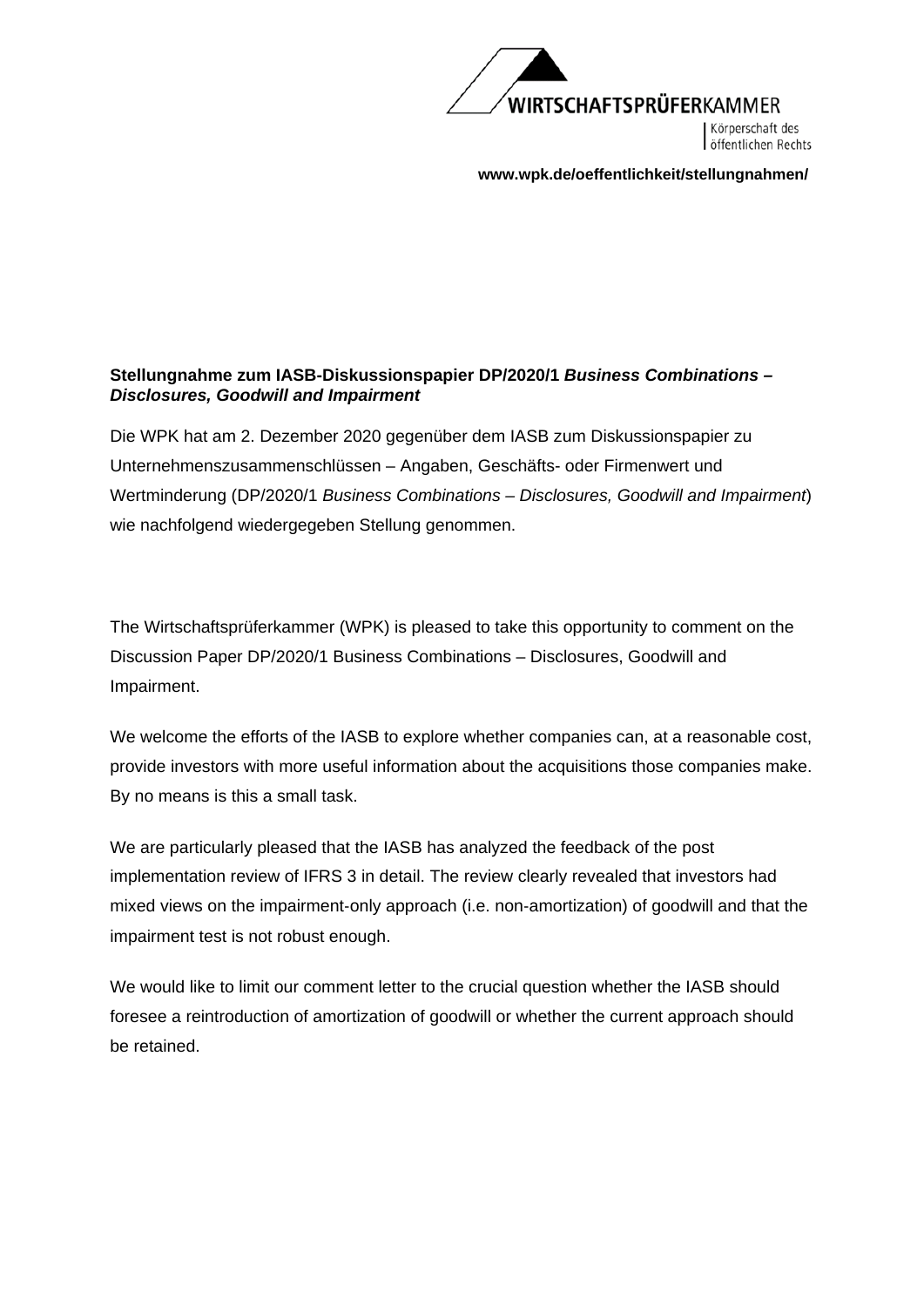## *Executive Summary:*

Since 2004, when IAS 36 was reissued, acquired goodwill is subject to impairment testing at least annually.

**We recommend the reintroduction of amortization of goodwill on a straight-line basis over a specified default period (such as 10 years) that would not require justification, and waive the impairment only approach.** 

**Moreover, we recommend that the Board should simplify the goodwill impairment model by eliminating the annual goodwill impairment test and only requiring goodwill to be tested for impairment if there is a triggering event.** 

#### *Views of the IASB:*

In the Discussion Paper the views of the IASB regarding reintroduce amortisation of goodwill are mentioned.

Proponents of **reintroducing amortisation** argue that:

- the impairment test is not working as the Board intended;
- the carrying amounts of goodwill are overstated and, as a result, a company's management is not held to account for its acquisition decisions
- goodwill is a wasting asset with a finite useful life, and amortization would reflect the consumption of goodwill and
- amortisation would reduce the cost of accounting for goodwill.

On the contrary proponents of **retaining the impairment only approach** argue that:

- the impairment-only model provides more useful information than amortisation,
- the impairment test achieves its purpose, if applied well,
- acquired goodwill is not a wasting asset with a finite useful life, nor is it separable from goodwill subsequently generated internally and
- reintroducing amortisation would not save significant cost.

However, these arguments of the proponents of retaining the impairment only approach are **not convincing** because the same arguments were put forward in 2004.

Moreover, the proponents of retaining the impairment only approach do not make any new arguments; they simply claim the opposite of the proponents of reintroducing amortization.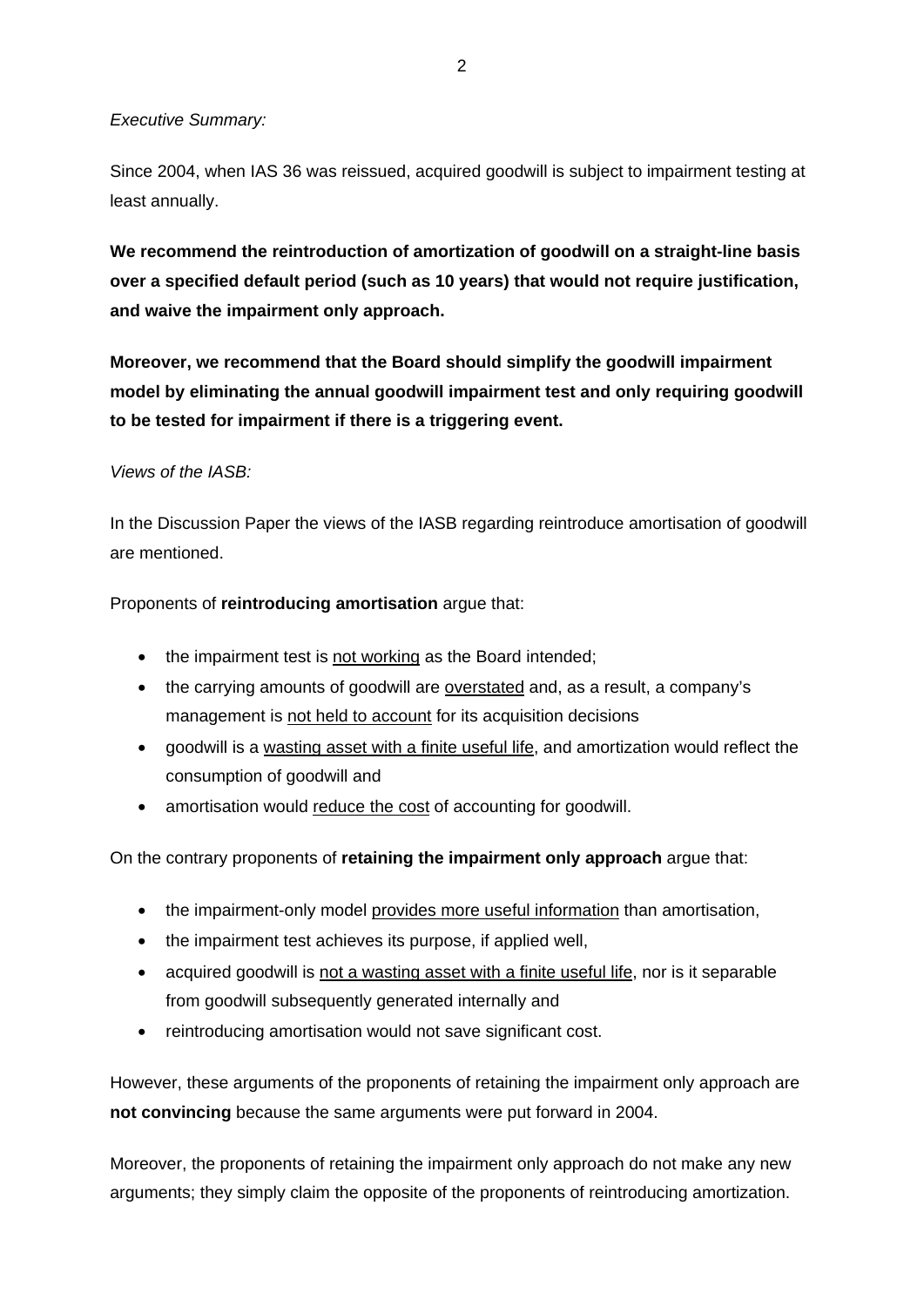In the IASB staff paper on goodwill amortization (published in June 2019) many valid arguments were listed in favour of goodwill amortization, while only few arguments were listed in favour of the impairment-only approach.1 On this basis, we would have expected that the IASB would clearly be in favour of reintroducing the goodwill amortization.

# *ITC issued by FASB:*

In this context we would like to highlight the fact that the **Financial Accounting Standards Board (FASB)** has elevated goodwill accounting to the top of its agenda by issuing an "Invitation to Comment (ITC), Identifiable Intangible Assets and Subsequent Accounting for Goodwill" in July 2019.

The Comment Letter Summary on this ITC revealed that respondents had mixed views on the Impairment-only Model such that considerable 47 respondents disagreed with the current impairment-only model whereas only 35 respondents agreed with the current model (8 respondents were neutral on the topic). Those who opposed the impairment-only model frequently noted the **costs of impairment** and the **lack of decision-useful information** that it provides.

Several respondents discussed the significant level of **documentation** required for the impairment test. One preparer noted for example that compliance with the impairment test required more than 600 pages of work papers and more than 2,500 hours to audit a \$1 billion goodwill balance made up of 16 transactions that occurred between 12 and 23 years previously.

**With regard to the comments received on the ITC by the FASB and the ongoing discussion within the FASB we are even more surprised that the IASB intends to convey the impression that the impairment-only model must be adhered.** 

## *No Convincing arguments to retain the impairment only approach:*

We admit that the reintroduction of amortising the goodwill might have severe implications on companies, auditors, investors and enforcers, especially in the year of transition. For this reason, appropriate and well-considered transitional arrangements must be established. Apart from a significant one-time workload in the year when the transitional arrangements have to be performed, we cannot find any convincing arguments that would justify retaining the impairment only approach:

<sup>1</sup> [https://cdn.ifrs.org/-/media/feature/meetings/2019/june/iasb/ap18b-goodwill-and-impairment.pdf Pa](https://cdn.ifrs.org/-/media/feature/meetings/2019/june/iasb/ap18b-goodwill-and-impairment.pdf)ge 25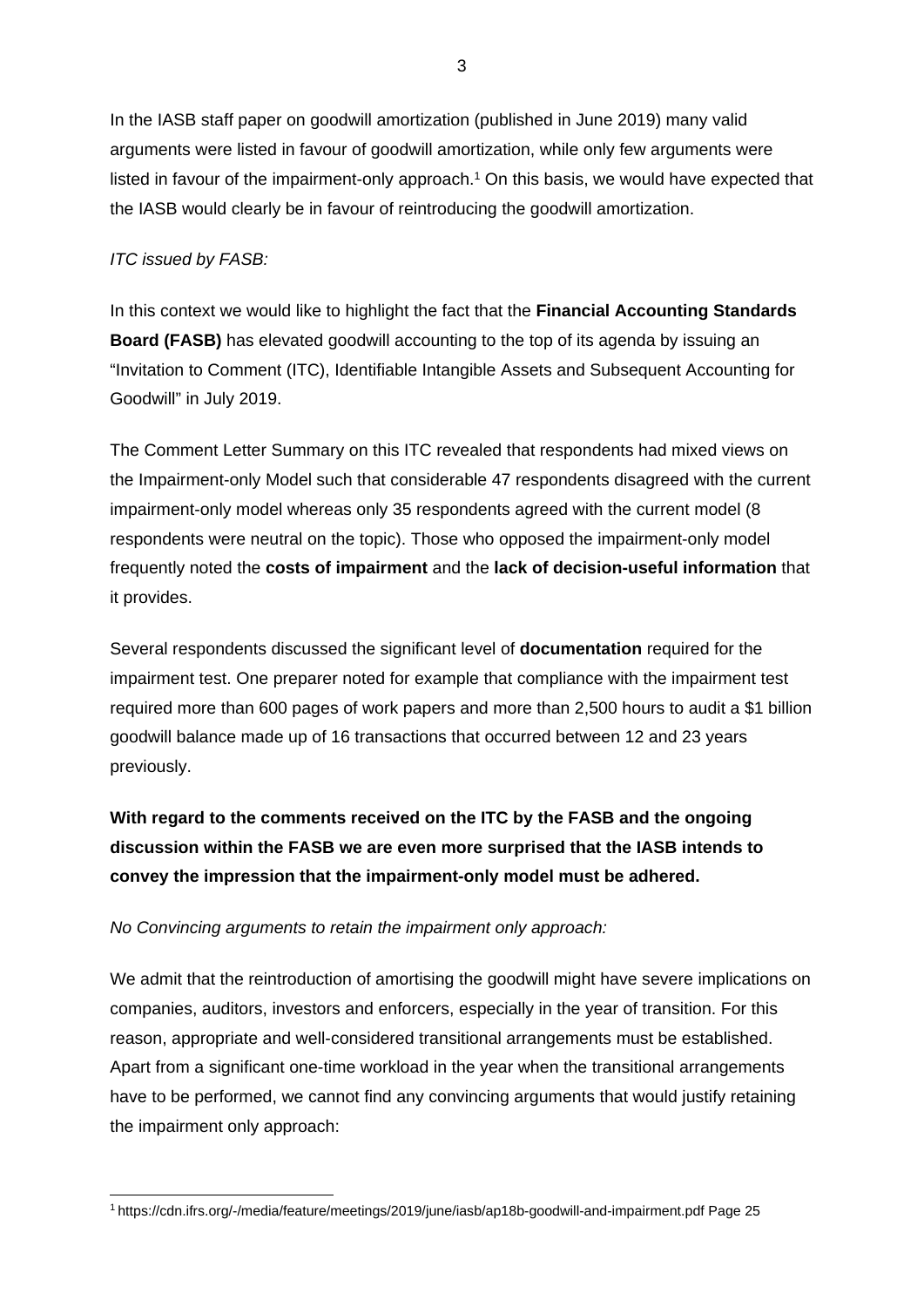- The carrying amount of the global recognized **goodwill has risen continuously** since 2004. This is not sufficiently considered in the Discussion Paper and its effects are not adequately analyzed.
- Leading economic researchers predict severe recessions in the upcoming years. In many cases, goodwill is therefore also viewed as a **hidden time bomb** that has been ticking for a long time and could go off in one case or another due to the Corona crisis.
- In addition, the low interest rate level has led many companies to buy other companies at **inflated purchase prices** and thus further inflated the goodwill of many balance sheets.

We would like to refer to the situation in Germany: in the balance sheets of the 30 largest German companies (DAX 30), the total goodwill in 2019 sums up to over EUR 317 billion (**35 percent of their equity).** This is an increase of more than EUR 140 billion in 10 years (or almost EUR 200 billion since 2005). In some cases, the goodwill exceeds equity.2

In comparison, the impairment is negligible: in 2019, all 30 DAX companies impaired their goodwill by approximately just EUR 5 billion.

In the USA all public companies had USD 5.6 trillion of goodwill on their books in 2018. That amounted to 6% of their total assets and **32 percent of their equity**. S&P 500 companies accounted for USD 3.3 trillion of such goodwill, representing 9 percent of their total assets and **41 percent of their equity.3**

The current Corona crisis makes impairment tests likely more dramatic for all goodwill figures, because the assumed growth rates and expected cash flows of many takeovers in the past, which may have justified the goodwill at the time, are likely to be unsustainable in the future. The current situation is more than explosive. Many corporations have piled up mountains of goodwill after extensive takeover tours, which are now in danger of collapsing.

The effects of the crisis are devastating. Here just two examples:

4

<sup>2</sup> [https://www.boerse-online.de/nachrichten/aktien/so-viel-goodwill-steckt-in-den-bilanzen-der-30-dax-konzerne](https://www.boerse-online.de/nachrichten/aktien/so-viel-goodwill-steckt-in-den-bilanzen-der-30-dax-konzerne-ein-ueberblick-1029117085)ein[-ueberblick-1029117085](https://www.boerse-online.de/nachrichten/aktien/so-viel-goodwill-steckt-in-den-bilanzen-der-30-dax-konzerne-ein-ueberblick-1029117085)

<sup>3</sup> <https://www.cfo.com/accounting-tax/2020/02/fasb-turns-up-the-heat-on-goodwill-impairment-testing/>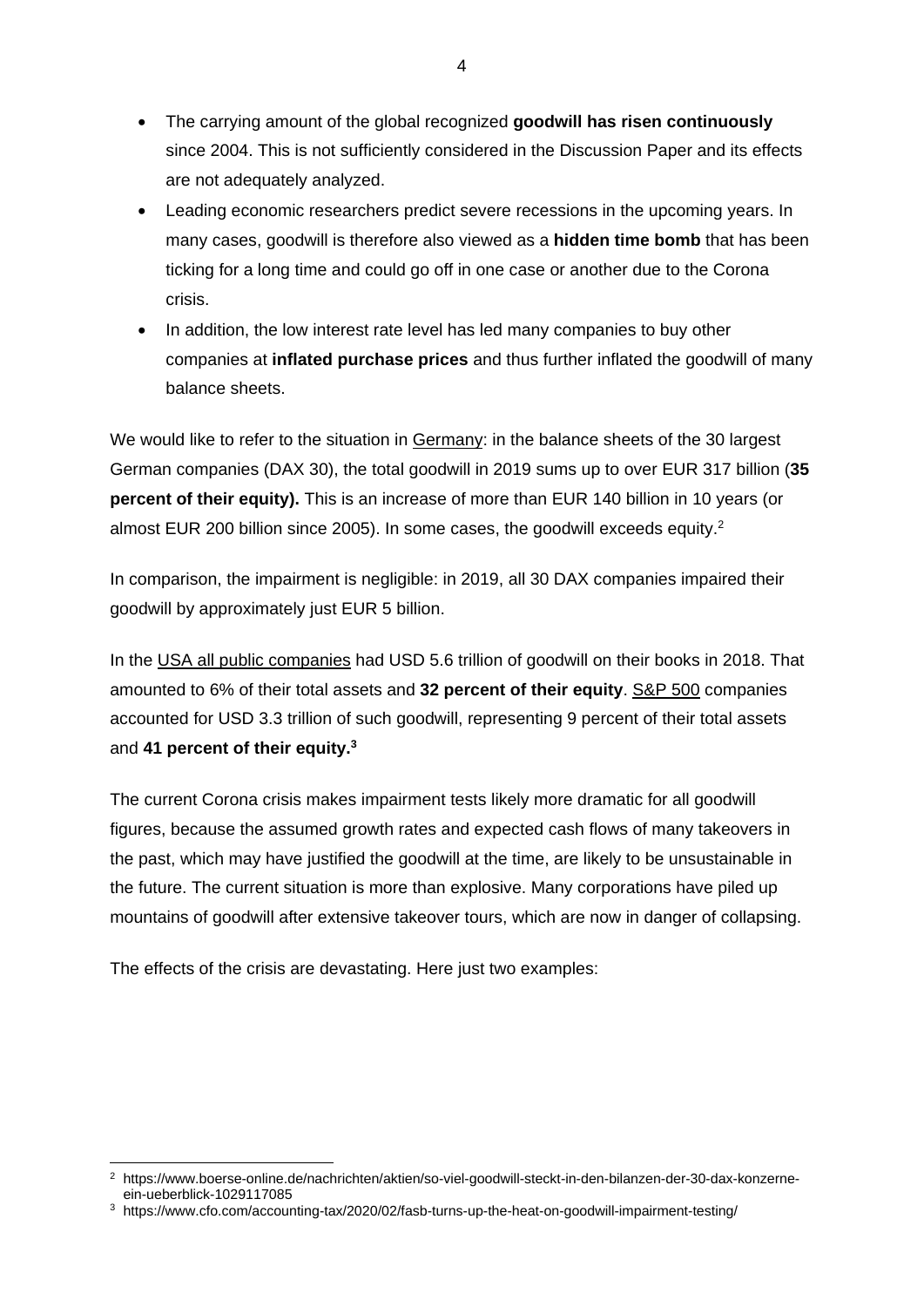As a result of the worsening economic outlook the Banco Santander adjusted their goodwill ascribed to some units and to deferred tax assets totalling up to EUR 12.6 billion resulting in a loss of approx. EUR 11 billion million in the first half of the year 2020.4

Due to the COVID 19 pandemic, HeidelbergCement AG comprehensively reviewed the business prospects of all significant local business units of the Group in the second quarter of 2020, considering the expected effects of the COVID 19 pandemic on the business of HeidelbergCement. The audit leads to an impairment of goodwill and tangible fixed assets shown in the consolidated balance sheet totalling around EUR 3.4 billion before tax.<sup>5</sup>

The economic situation in Germany is often seen as extremely challenging. 80 percent of the companies expected falling sales for the full year. 40 percent have serious liquidity problems and every tenth company even believes they are at risk of bankruptcy.6

## *Holistic View is required:*

The pros and cons have been largely unchanged over the last decades. However, observations reveal that the current impairment only approach does not work. Instead of an isolated consideration of the pros and cons of an amortisation of goodwill against impairment only model we are convinced that **only a holistic consideration** will lead to an appropriate result. As mentioned in the discussion paper the Board accepts that both accounting models for goodwill – impairment only model and an amortisation model – have limitations. No impairment test has been identified that can test goodwill directly, and for amortisation it is difficult to estimate the useful life of goodwill and the pattern in which it diminishes.

However, we are convinced that the amortisation model would lead to a truer and fairer view than the extant impairment only model or any other model under discussion. Moreover, it would reduce the basis for impairment charges and increase comparability.

The amortisation of goodwill may result in understated carrying amounts of goodwill in the financial statements. Thus, from an auditor's perspective we recognize that the audit risk would become much lower in the amortization model combined with an impairment test as compared with the impairment-only model.

– – –

5

<sup>4</sup> [https://www.santander.com/content/dam/santander-com/en/documentos/resultados-trimestrales/2020/2q/rt-2t-](https://www.santander.com/content/dam/santander-com/en/documentos/resultados-trimestrales/2020/2q/rt-2t-2020-informe-financiero-en.pdf)[2020-informe-financiero-en.pdf](https://www.santander.com/content/dam/santander-com/en/documentos/resultados-trimestrales/2020/2q/rt-2t-2020-informe-financiero-en.pdf)

<sup>5</sup> [http://mobile.dgap.de/dgap/News/adhoc/heidelbergcement-revaluation-asset-portfolio](http://mobile.dgap.de/dgap/News/adhoc/heidelbergcement-revaluation-asset-portfolio-heidelbergcement/?companyID=217&newsID=1364471)heidelbergcement/[?companyID=217&newsID=1364471](http://mobile.dgap.de/dgap/News/adhoc/heidelbergcement-revaluation-asset-portfolio-heidelbergcement/?companyID=217&newsID=1364471)

<sup>6</sup> <https://www.wallstreet-online.de/nachricht/12855196-dihk-konjunktur-bricht-stark-befuerchtet>